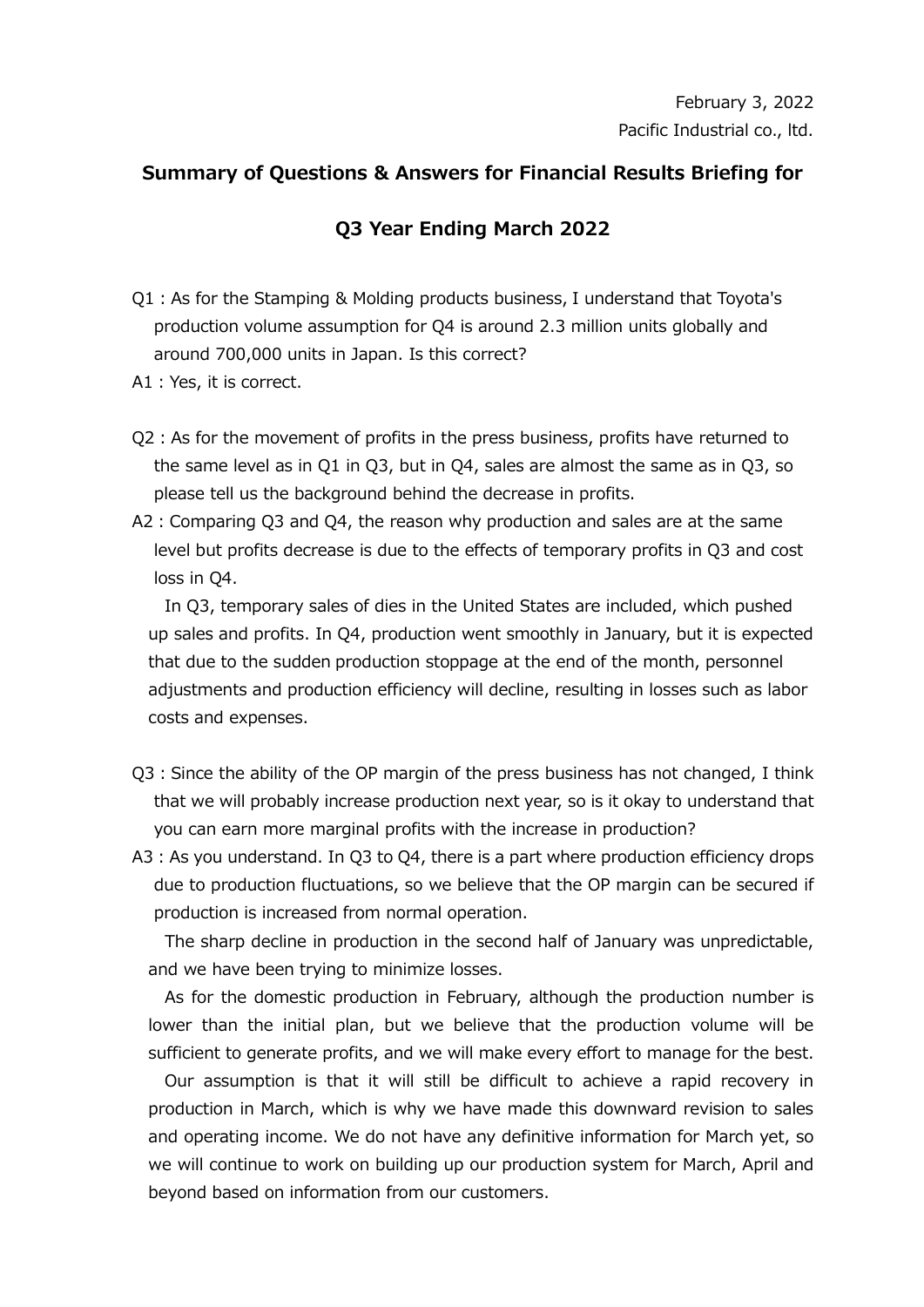- Q4 : As for the Valve business, when looking at 2, 3, and Q4, the level of sales is almost the same, but profits are expected to decrease in Q3 and increase in Q4. I'd like to hear your explanation for this fluctuation between the sales and profits.
- A4 : Regarding the Valve Products business, we are not aware of any major changes from Q2 to Q3. But it is a Tier2 business, so the effects of fluctuations in automobile production is appeared slightly later, and especially in North America has seen a slight drop in profits.

In addition, TPMS and Schroeder in North America are expected to perform well from Q3 to Q4. Domestic production is expected to be slightly weaker from Q3 to Q4. I hope you understand that it will be positive in North America and negative in Japan, to combine these factors, it would be explained the change in the sales and profits from Q3 to Q4.

- Q5:In the current fiscal year, the price of raw materials, such as resin, have risen quite a bit, labor costs are rising, and logistics costs are also rising due to the shortage of containers. I would like to ask you about cost impact at current situation and the outlook for the future.
- A5 : We have been greatly affected by the high price increase of raw materials such as resin, aluminum, and brass, and negatively affected by 700 million yen in the current fiscal year. Our largest material volume of use is iron, but we purchase it under centralized purchasing, so there is no impact from the price increase of iron on the business.

We would need to negotiate for each customer about how to deal with passing on the cost due to increase of material price, and we understand that it is not possible for them to accept all. But we will keep negotiating with our customers.

Regarding the impact of container shortage, we are trying to supply products ahead of time so that we can use shipping services without using air transportation as much as possible. The logistics costs themselves are rising, so we will offset the soaring logistics costs by improving profitability.

- Q6:It was difficult to predict the sudden drop of production in January and therefore you could not adjust accordingly in labor management. Is the flexibility improved against production changes of customers based on the two years of experience dealing with the coronavirus?
- A6:If we were informed a plan to increase or decrease production in advance, we can make adjustments. However, it is very difficult to secure workers worldwide nowadays including in the US and Japan. Inflation is progressing in the United States, so while recognizing it as a cost-increasing factor, we give top priority to preparing a production system. Even though we are trying to be as flexible as possible, it is not easy to gather workers, but we will focus on reinforcing the workforce ahead of time and building production systems.